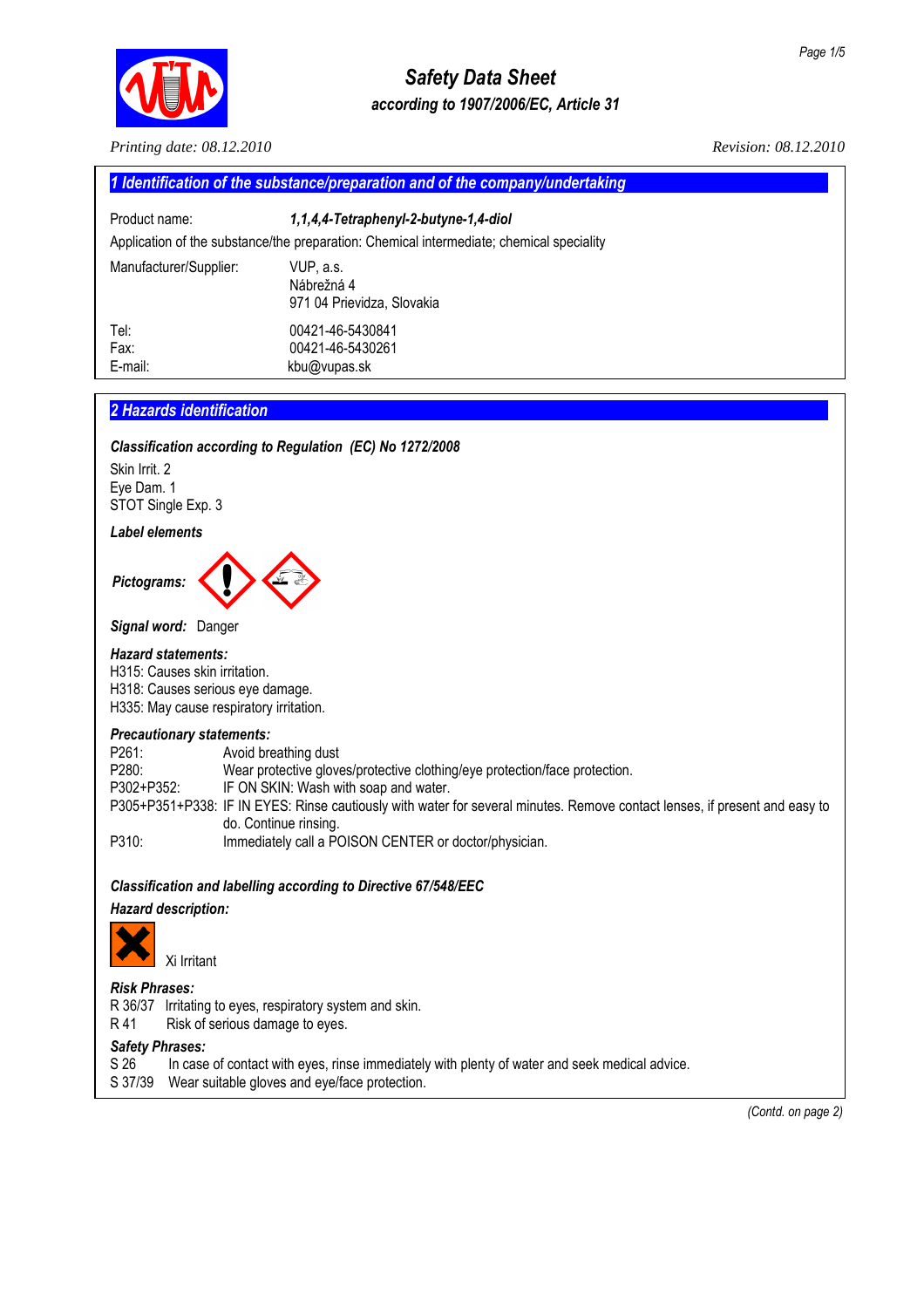# *Safety Data Sheet Page 2/5*

# *according to 1907/2006/EC, Article 31*

*Printing date: 08.12.2010 Revision: 08.12.2010* 

### Product name: *1,1,4,4-Tetraphenyl-2-butyne-1,4-diol*

*(Contd. of page 1)* 

| 3 Composition/information on ingredients             |                                   |           |               |                                                                                   |               |
|------------------------------------------------------|-----------------------------------|-----------|---------------|-----------------------------------------------------------------------------------|---------------|
| Synonyms:<br>Molecular Formula:<br>Molecular Weight: | $C_{28}H_{22}O_2$<br>390.47 g/mol |           |               | 1,1,4,4-Tetraphenylbut-2-yne-1,4-diol; 1,4-Dihydroxy-1,1,4,4-tetraphenyl-2-butyne |               |
| Name                                                 |                                   | CAS       | <b>EINECS</b> | Classification                                                                    | Concentration |
| 1,1,4,4-Tetraphenyl-2-butyne-1,4-diol                |                                   | 1483-74-5 |               | Skin Irrit. 2; Eye Dam. 1; STOT SE 3;<br>H315; H318; H335;<br>Xi, R36/37-R41      | min. 99 %     |

For the full text of the H-Statements mentioned in this Section, see Section 2.

# **4 First aid measures**

#### *General advice*

Consult a physician. Show this safety data sheet to the doctor in attendance.

#### *If inhaled*

If breathed in, move person into fresh air. If not breathing give artificial respiration Consult a physician.

#### *In case of skin contact*

Wash off with soap and plenty of water. Consult a physician.

#### *In case of eye contact*

Rinse thoroughly with plenty of water for at least 15 minutes and consult a physician.

#### *If swallowed*

Never give anything by mouth to an unconscious person. Rinse mouth with water. Consult a physician.

# **5 Fire-fighting measures**

#### *Suitable extinguishing media:*

Use water spray, alcohol-resistant foam, dry chemical or carbon dioxide.

#### *Special protective equipment for fire-fighters:*

Wear self contained breathing apparatus for fire fighting if necessary.

#### **6 Accidental release measures**

#### *Personal precautions:*

Use personal protective equipment. Avoid dust formation. Avoid breathing dust. Ensure adequate ventilation.

## *Environmental precautions:*

Do not let product enter drains.

#### *Methods for cleaning up:*

Pick up and arrange disposal without creating dust. Keep in suitable, closed containers for disposal.

 *(Contd. on page 3)*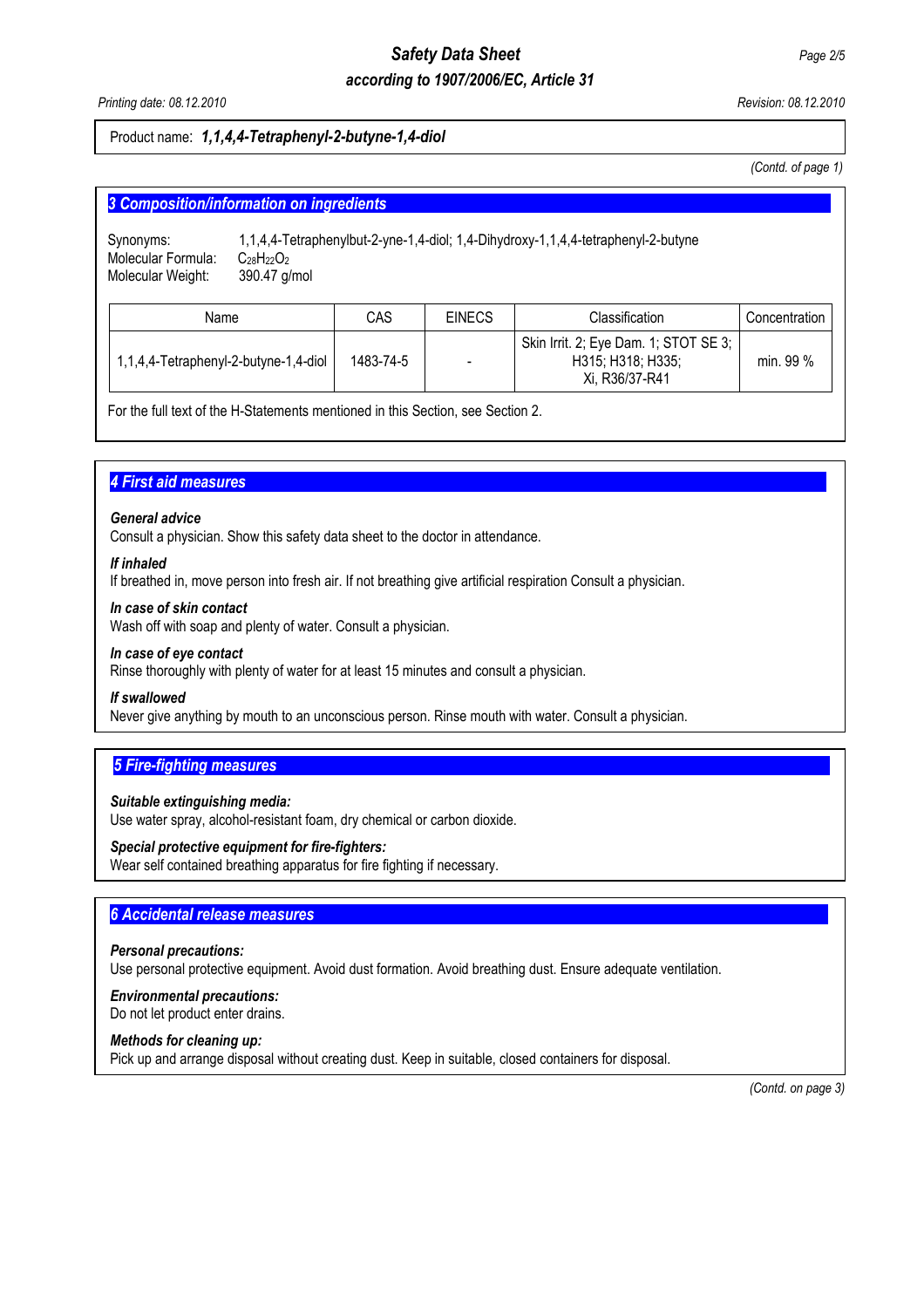# *Safety Data Sheet Page 3/5*

# *according to 1907/2006/EC, Article 31*

*Printing date: 08.12.2010 Revision: 08.12.2010* 

#### Product name: *1,1,4,4-Tetraphenyl-2-butyne-1,4-diol*

*(Contd. of page 2)*

### **7 Handling and storage**

#### *Handling:*

Avoid contact with skin and eyes. Avoid formation of dust and aerosols. Provide appropriate exhaust ventilation at places where dust is formed. Normal measures for preventive fire protection.

#### *Storage:*

Store in cool place. Keep container tightly closed in a dry and well-ventilated place.

#### **8 Exposure controls/personal protection**

Contains no substances with occupational exposure limit values.

#### *Personal protective equipment*

#### *Respiratory protection:*

Where risk assessment shows air-purifying respirators are appropriate use a dust mask type N95 (US) or type P1 (EN 143) respirator. Use respirators and components tested and approved under appropriate government standards such as NIOSH (US) or CEN (EU).

#### *Hand protection:*

The selected protective gloves have to satisfy the specifications of EU Directive 89/686/EEC and the standard EN 374 derived from it. Handle with gloves.

# *Eye protection:*

# Safety glasses

#### *Skin and body protection:*

Choose body protection according to the amount and concentration of the dangerous substance at the work place.

#### *Hygiene measures:*

Handle in accordance.

# **9 Physical and chemical properties**

#### **Appearance**

| Physical State:<br>Color:  | Solid<br>White                 |
|----------------------------|--------------------------------|
| Safety data                |                                |
| pH:                        | Not available                  |
| Boiling Point:             | Not available                  |
| Freezing/Melting Point:    | 188 - 192 °C                   |
| Autoignition Temperature:  | Not available                  |
| Flash Point:               | Not available                  |
| Explosion Limits, lower:   | Not available                  |
| Explosion Limits, upper:   | Not available                  |
| Decomposition Temperature: | Not available                  |
| Solubility in water:       | Practically insoluble in water |
|                            |                                |

#### **10 Stability and reactivity**

*Storage stability:* Stable under recommended storage conditions.

**Materials to avoid:** Strong oxidizing agents.

*Hazardous decomposition products:* Hazardous decomposition products formed under fire conditions. - Carbon oxides.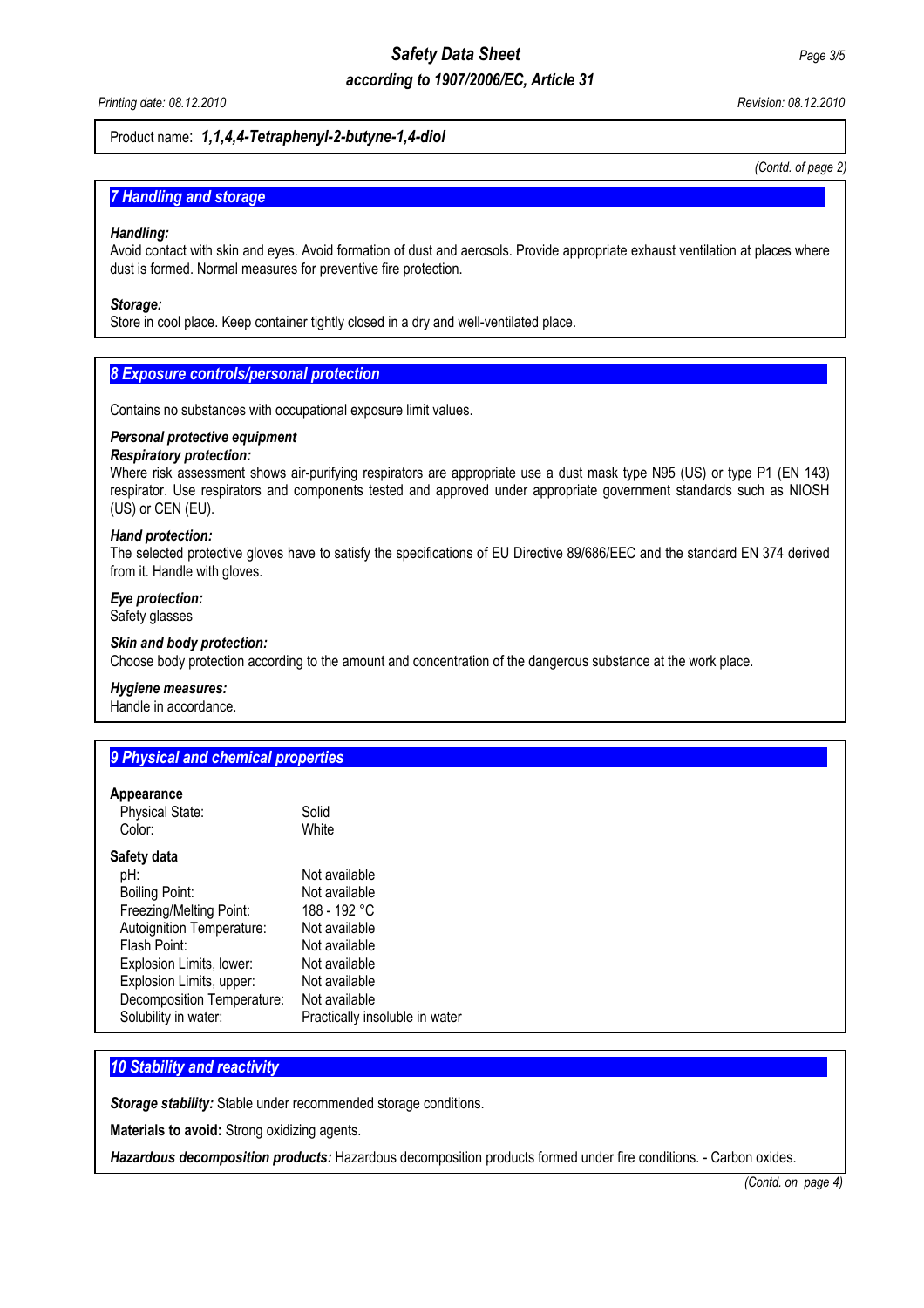# *Safety Data Sheet Page 4/5 according to 1907/2006/EC, Article 31*

*Printing date: 08.12.2010 Revision: 08.12.2010* 

#### Product name: *1,1,4,4-Tetraphenyl-2-butyne-1,4-diol*

*(Contd. of page 3)*

| <b>11 Toxicological information</b> |  |  |
|-------------------------------------|--|--|
|                                     |  |  |

*Acute toxicity:* no data available *Irritation and corrosion:* no data available

*Sensitisation:* no data available

#### *Chronic exposure*

IARC:No component of this product present at levels greater than or equal to 0.1% is identified as probable, possible or confirmed human carcinogen by IARC.

#### *Signs and Symptoms of Exposure*

To the best of our knowledge, the chemical, physical, and toxicological properties have not been thoroughly investigated.

#### *Potential Health Effects*

| Inhalation: | May be harmful if inhaled. Causes respiratory tract irritation.  |
|-------------|------------------------------------------------------------------|
| Skin:       | May be harmful if absorbed through skin. Causes skin irritation. |
| Eves:       | Causes serious eye irritation.                                   |
| Ingestion:  | May be harmful if swallowed.                                     |

#### *12 Ecological information............................................................................................................................................*

Data not yet available.

# **13 Disposal considerations**

#### *Product*

Observe all federal, state, and local environmental regulations. Contact a licensed professional waste disposal service to dispose of this material. Dissolve or mix the material with a combustible solvent and burn in a chemical incinerator equipped with an afterburner and scrubber.

#### *Contaminated packaging*

Dispose of as unused product.

#### **14 Transport information**

#### *Land transport ADR/RID*

Not regulated as a hazardous material.

#### *Maritime transport IMDG*

Not regulated as a hazardous material.

#### *Air transport ICAO-TI and IATA-DGR*

Not regulated as a hazardous material.

#### **15 Regulatory information**

This safety datasheet complies with the requirements of Regulation No 1907/2006/EC, Regulation No 1272/2008/EC and Regulation No 453/2010.

 *(Contd. on page 5)*